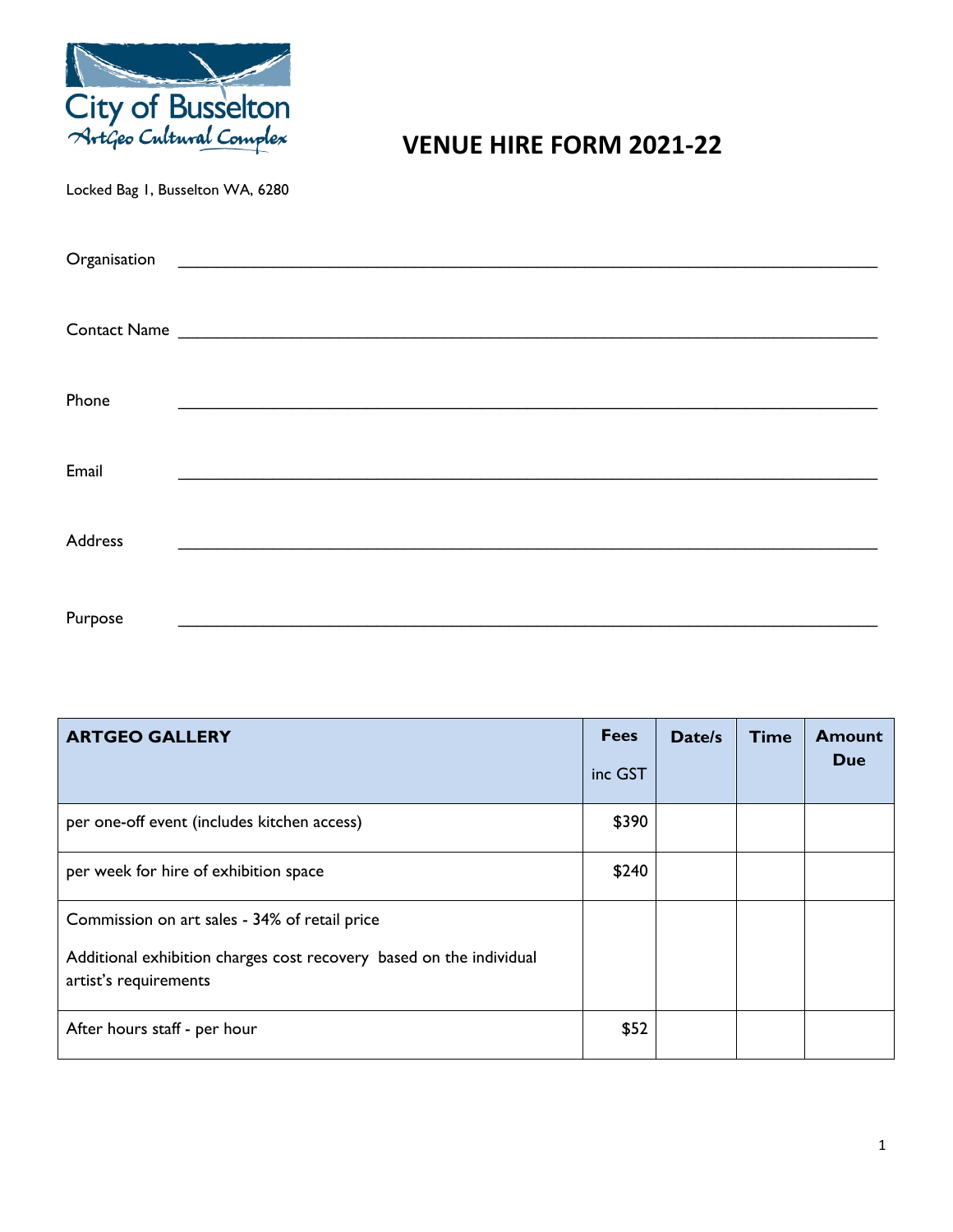| Please Note - Protocol requires that established artists with an<br>established representing gallery share sales commission between the<br>temporary gallery and the permanent. | 34% of<br>retail sale<br>split<br>between<br>ArtGeo<br>and other<br>gallery |  |  |
|---------------------------------------------------------------------------------------------------------------------------------------------------------------------------------|-----------------------------------------------------------------------------|--|--|
| <b>COURTHOUSE COMPLEX</b>                                                                                                                                                       |                                                                             |  |  |
| <b>STUDIO HIRE / FODDER ROOM / BOND STORE</b>                                                                                                                                   |                                                                             |  |  |
| Per hour – minimum of 2 hours (workshops / classes)                                                                                                                             | \$15.50                                                                     |  |  |
| <b>EXHIBITIONS</b>                                                                                                                                                              |                                                                             |  |  |
| New Courtroom - per week *Commission on art sales - 30% of retail<br>price                                                                                                      | \$218                                                                       |  |  |
| <b>Bond Store</b>                                                                                                                                                               | \$120                                                                       |  |  |
| Day Room - per week                                                                                                                                                             | \$100                                                                       |  |  |
| Please Note - Protocol requires that established artists with an<br>established representing gallery share sales commission between the<br>temporary gallery and the permanent. | 30% of<br>retail sale<br>split<br>between<br>ArtGeo<br>and other<br>gallery |  |  |
| Installation/dismantling fee & after hours staff - per hour                                                                                                                     | \$52                                                                        |  |  |
| *Commission on art sales - 30% of retail price<br>Additional exhibition charges cost recovery based on the individual<br>artist's requirements                                  |                                                                             |  |  |
| <b>EVENTS - COURTROOM / BOND STORE</b>                                                                                                                                          |                                                                             |  |  |
| New Courtroom per one-off event (includes small kitchen access)                                                                                                                 | \$220                                                                       |  |  |
| Bond Store - one off event (includes access to Terrace Gardens)                                                                                                                 | \$160                                                                       |  |  |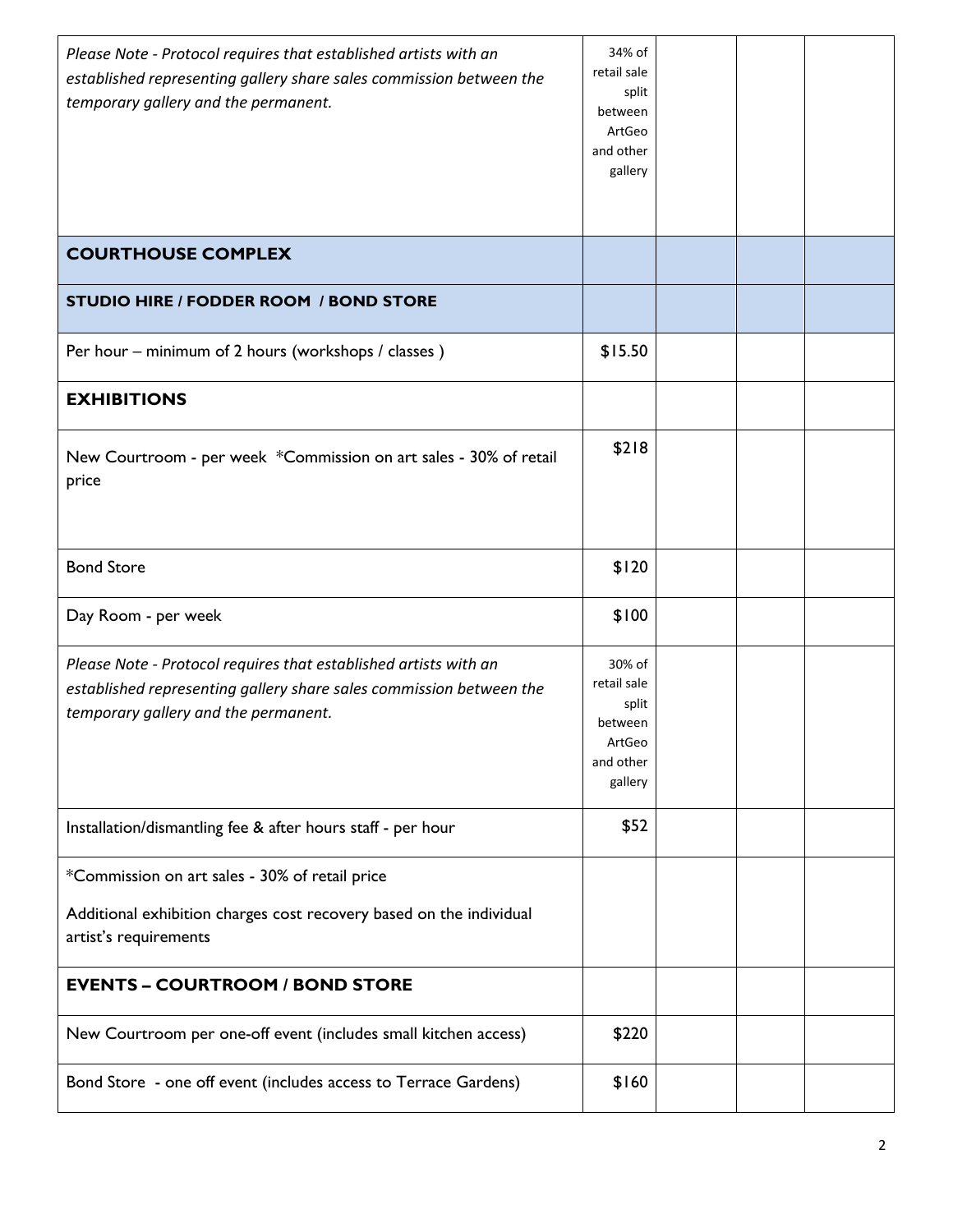| Day Room - per week                                                                                                            |         |              |             |               |
|--------------------------------------------------------------------------------------------------------------------------------|---------|--------------|-------------|---------------|
| <b>BALLAARAT ROOM (RAILWAY HOUSE)</b>                                                                                          | Fee     | <b>Dates</b> | <b>Time</b> | Amount<br>Due |
| Exhibition of 2 D works - per week                                                                                             |         |              |             |               |
| Installation/dismantling fee & after hours staff - per hour                                                                    |         |              |             |               |
| <b>Bond Applicable</b>                                                                                                         |         |              |             |               |
| Facility Cancellation Fee (less than I week notice given)                                                                      |         |              |             |               |
| Commission on art sales - 30% retail price                                                                                     |         |              |             |               |
|                                                                                                                                |         |              |             |               |
| <b>COURTYARD</b>                                                                                                               | Fee     | Dates        | Time        | Amount<br>Due |
| per hour - (minimum 2 hours)                                                                                                   | \$50.00 |              |             |               |
| Installation/dismantling fee & after hours staff - per hour                                                                    |         |              |             |               |
| <b>TERRACE GARDEN</b>                                                                                                          |         |              |             |               |
| per hour (minimum 2 hours)                                                                                                     |         |              |             |               |
| Installation/dismantling fee & after hours staff - per hour                                                                    |         |              |             |               |
|                                                                                                                                |         |              |             |               |
| <b>TOTAL FEE (inc GST)</b>                                                                                                     |         |              |             |               |
| <b>Bond (NB GST not applicable)</b><br>(Bonds are refunded after the event provided all<br>terms and conditions have been met) |         |              |             |               |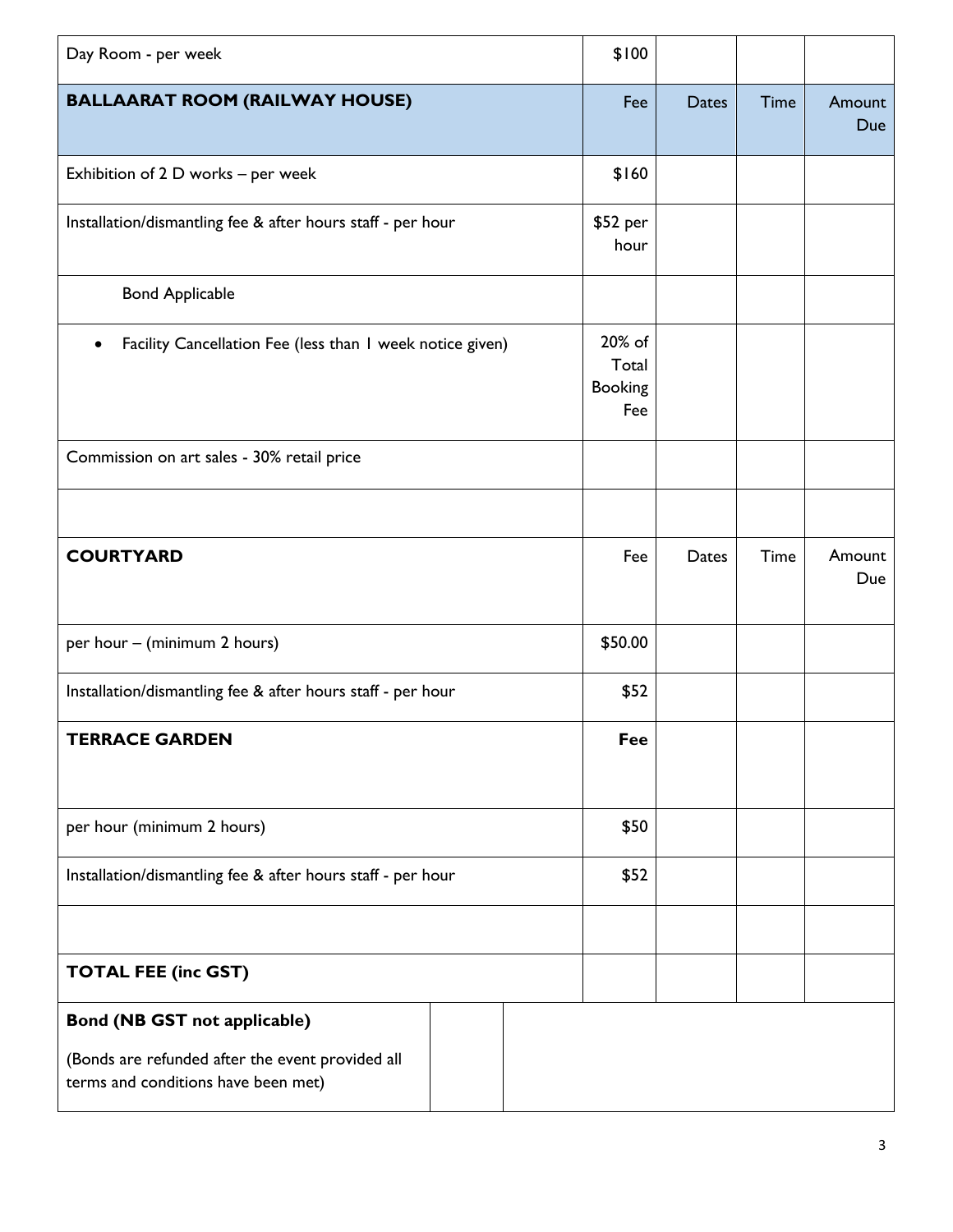| <b>Low Risk Function</b>                           | \$200   |  |
|----------------------------------------------------|---------|--|
| (Community Grp/Commercial/Private no Alcohol)      |         |  |
| <b>Medium Risk Function</b>                        | \$500   |  |
| (Community Grp/Commercial with Alcohol)            |         |  |
| <b>High Risk Function</b>                          | \$1000  |  |
| (Private with Alcohol)                             |         |  |
| Facility Cancellation Fee (less than 1 week notice | 20% of  |  |
| given)                                             | Total   |  |
|                                                    | Booking |  |
|                                                    | Fee     |  |
|                                                    |         |  |
|                                                    |         |  |

| <b>ADDITIONAL INFORMATION</b> Please specify yes or no, or number                   |  |  |
|-------------------------------------------------------------------------------------|--|--|
| Anticipated no. of participants                                                     |  |  |
| Special Needs or Disabilities                                                       |  |  |
| Working with Children Certificate Licence no.                                       |  |  |
| Will food be served?                                                                |  |  |
| Are you selling/providing alcohol? If yes please provide details of liquor licence. |  |  |
|                                                                                     |  |  |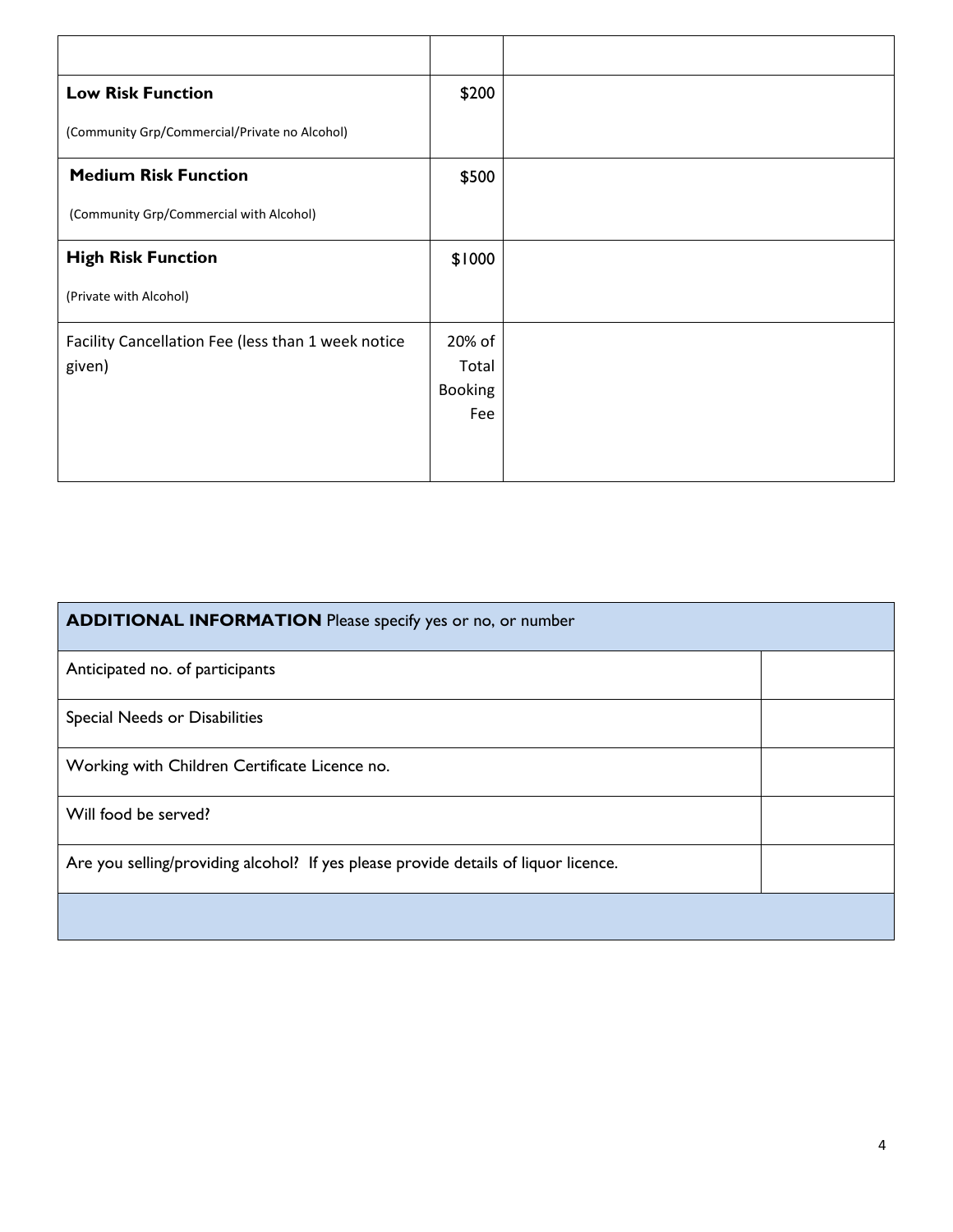#### **1. ArtGeo Management will:**

- a) Maintain public liability insurance in respect of the Venue.
- b) Ensure that the Venue is in a clean condition and any pre-existing damage to the fixtures or fittings be noted.
- c) Ensure the Hirer has access to the Venue at times agreed to during the term of hire.
- d) Communicate to other users of the Complex of the Hirer's activities in their respective venue.
- e) Refund the paid bond after the event provided all terms and conditions are met.

#### **2. Hirer will:**

- a) Not use the hired premises for any illegal or immoral purposes or for any purpose other than the said purpose in addition to not allowing to be done, or do, any act or thing which may prejudice any fire insurance over the premises or compromise the Corporate and Brand Values and Mission of ArtGeo Management.
- b) Allow other users, lessors, agents, licensees and staff all reasonable access to their premises and/or the Complex in general.
- c) Not alter any fixtures or design in the premises being hired, including its immediate surroundings without first obtaining written consent from ArtGeo Management.
- d) Not attach in any way to walls, doors, glass, floors, furniture or fittings in or around the complex any nails, screws, adhesive tape, signs or other items not agreed to with management.
- e) Not interfere with or alter any electrical installations, lighting, sound systems or other technical equipment.
- f) Not damage any part of the hired premises or its immediate surroundings, and agree to repair and be reasonable for the repair of all damage that may be caused to the hired premises or its immediate surroundings.
- g) Not jeopardise the safety or security of the Complex or other users, lessors, agents, licensees and staff.
- h) Ensure that the appropriate licence is obtained for the sale of alcohol and the rules and regulations, as provided by the Liquor licensing Act (1988) are adhered to and appropriate regulations relating to food and other activities comply with relevant statutes, By-laws or regulations.
- i) Not leave any electric lights, power appliances or taps running on the premises, including its immediate area at the close of daily sessions/ activities and once the term of hire ceases.
- j) At the expiration of the hire period, take all things that have been brought into the premises by the hirer and replace all previously placed equipment in its correct position.
- k) Clean the venue including its immediate area at the end of each session and at the end of the term of hire.
- l) Return all keys to the Complex Manager at the end of the term of hire or by other agreed arrangements.
- m) Make payments due on the agreed dates, including Bond.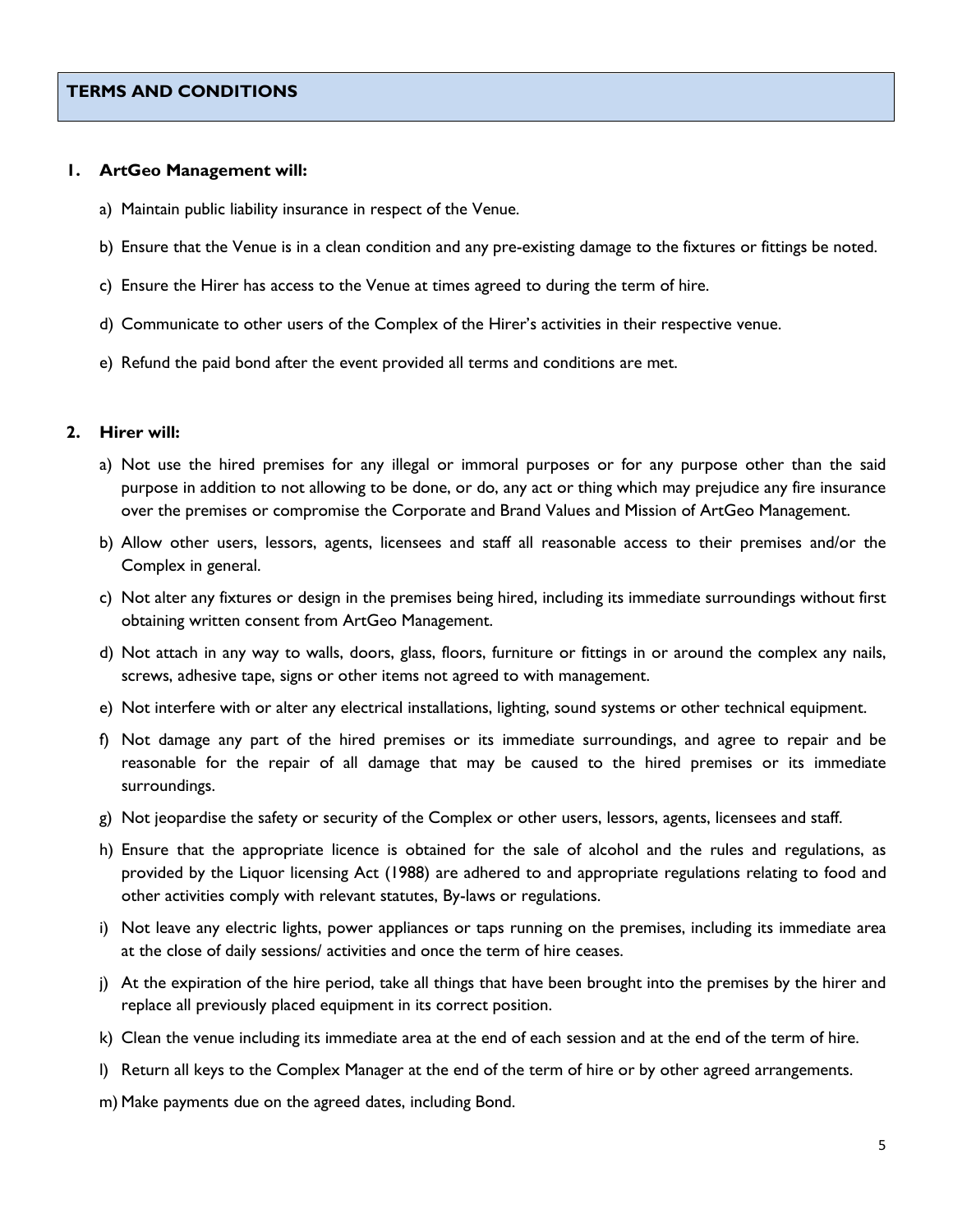### **3. Warranty and Indemnity**

- a) The Hirer warrants that they have obtained the permission of all copyright owners to hold the event, workshop or activity at the Complex, and that the activity does not contain any defamatory material to the Hirer's knowledge, and the Hirer indemnifies ArtGeo Management and City of Busselton against any and all claims, costs and actions and damages brought or suffered as a result of breach of this warranty.
- b) The Hirer indemnifies ArtGeo Management and City of Busselton and agrees to keep the ArtGeo Management and City indemnified against all costs, expenses, claim and liabilities arising from loss or damage to property or injury or death of persons from or during the term of hire, to the extent such loss or damage is caused, directly or indirectly by the Hirer.
- c) Bond to be returned to Hirer on inspection of venue at close of hire period.

## **4. Cancellation or Termination**

- a) ArtGeo Management must receive 7 days' notice if the Hirer wishes to cancel the venue hire. Cancellations with less notice will incur loss of deposit. If the venue is rehired by another party for this term of hire, the Gallery shall refund the forfeited deposit to the Hirer. 20% of full fee to be paid if cancellation occurs without 7 days prior notice
- b) ArtGeo Management may terminate this agreement and retain the deposit, if any, if the Hirer has not paid the deposit of the hire fee within 10 days of the due date or fails to pay instalments on their due date.
- c) If a party is in breach of their obligations under the Terms of Agreement, ArtGeo Management may give the party at fault written notice of the breach and give 1 day within which to remedy the said breach. If the breach remains unresolved the agreement can be terminated.

#### **5. Alcohol Consumption**

It is deemed to be a sale of liquor when alcohol is given away and the person has paid for admission to the premises or for seating in the premises, or has been asked to make a donation of money by collection or otherwise.

Permission is granted/not granted (please circle or **bold**) to serve alcohol subject to the hirer obtaining any licence in accordance with the Liquor Licensing Act (1988) and complying with the terms of any licence required, and the following restrictions:

- a) This consent does not authorise the sale of liquor or for which purpose a Function Permit must be obtained for the Licensing Authority.
- b) Liquor is consumed only within the building/reserved area.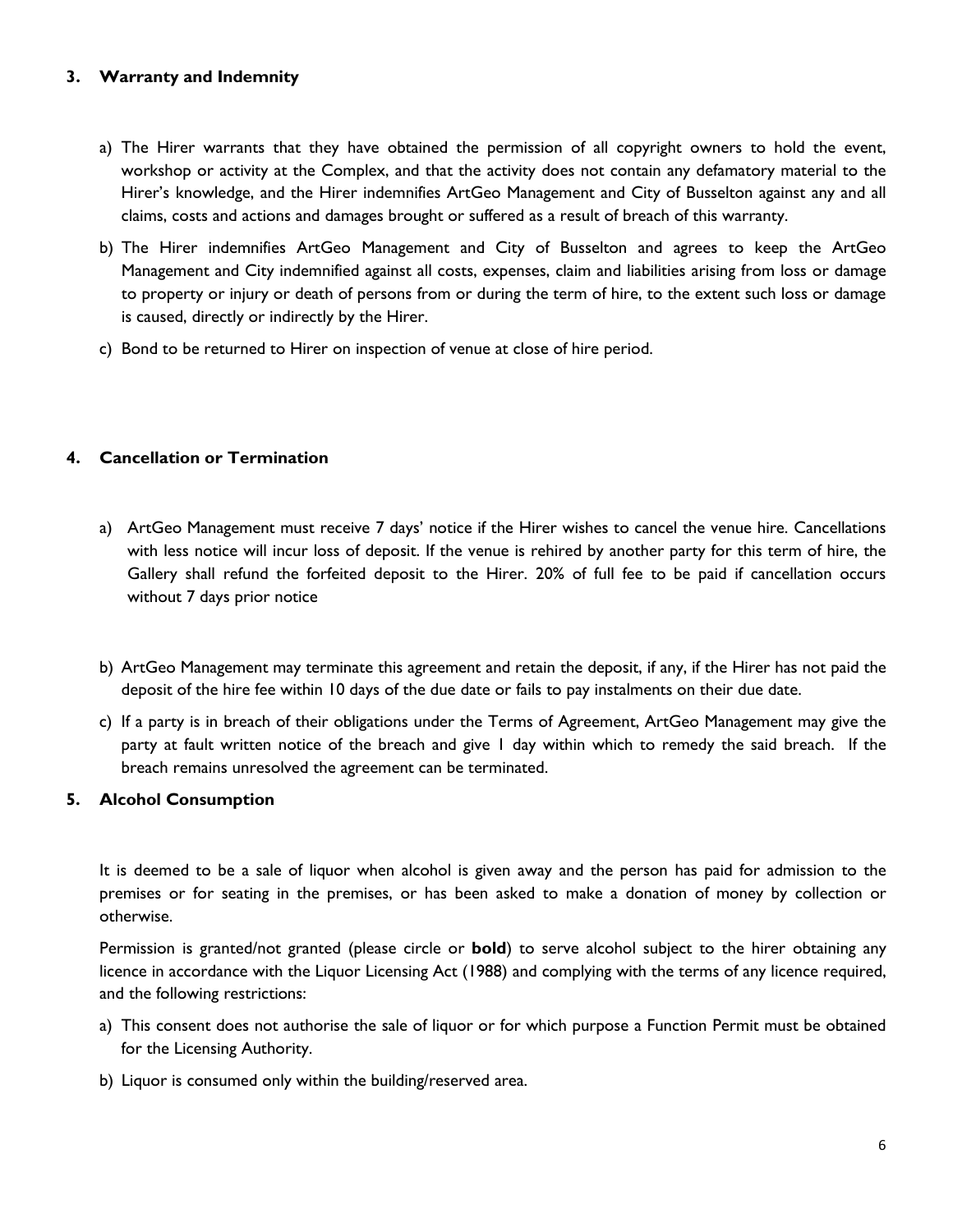## **AGREEMENT**

I have read the conditions of hire and agree to abide by these and any other regulations, Bylaw or Act relevant to the hire of this facility.

| Signature                                               |                                                                                                                        |  |  |
|---------------------------------------------------------|------------------------------------------------------------------------------------------------------------------------|--|--|
| Name                                                    | <u> 1989 - Johann Stoff, deutscher Stoffen und der Stoffen und der Stoffen und der Stoffen und der Stoffen und der</u> |  |  |
| Position                                                | <u> 1989 - 1989 - 1989 - 1989 - 1989 - 1989 - 1989 - 1989 - 1989 - 1989 - 1989 - 1989 - 1989 - 1989 - 1989 - 19</u>    |  |  |
| Representing                                            | <u> 1989 - Johann Harry Harry Harry Harry Harry Harry Harry Harry Harry Harry Harry Harry Harry Harry Harry Harry</u>  |  |  |
| Date                                                    |                                                                                                                        |  |  |
|                                                         |                                                                                                                        |  |  |
| Payment Details (please circle or bold) Office Use Only |                                                                                                                        |  |  |
| Eftpos / Credit Card                                    | Cheque (Payable to City of Busselton)                                                                                  |  |  |
| Deposit                                                 | \$<br><u> 1980 - John Stein, Amerikaansk politiker (* 1918)</u>                                                        |  |  |
| Date Paid                                               |                                                                                                                        |  |  |
| Balance or Payment in Full                              | $\frac{1}{2}$                                                                                                          |  |  |
| Date Paid                                               |                                                                                                                        |  |  |
| Bond \$200 Date Paid                                    | <u> 1989 - Johann Stein, mars and de Britannich (b. 1989)</u>                                                          |  |  |